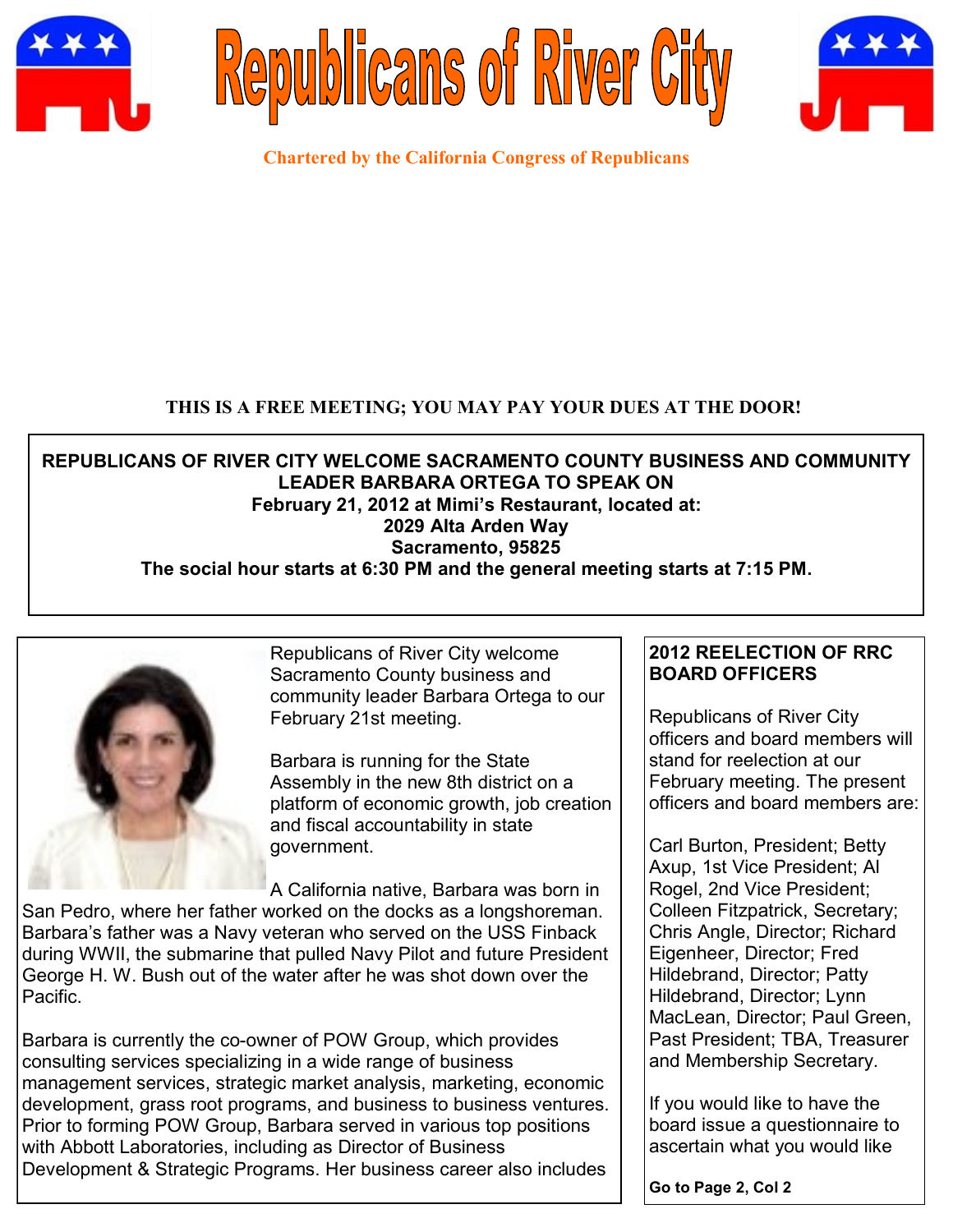#### **Page 2**

serving as Director and Vice President of the California Manufacturers & Technology Association and Director of Legislative Affairs at the United States Chamber of Commerce.

Barbara attended Chapman College and graduated with a B.A. in Political Science and Communications. She completed graduate work at Stanford University and California State University, Sacramento. She belongs to the Corporate Advisory Council for the National Hispanic Council on Aging.

Barbara and her husband David live in Sacramento. She has 2 grown children, Charlie and Sarah, and 2 grandchildren.

The new 8th Assembly district stretches from Citrus Heights in the north to the border of Galt in South Sacramento County. It includes communities and neighborhoods of Arden-Arcade, Carmichael, Citrus Heights, Gold River, Rancho Cordova, Rancho Murieta, Vineyard and Wilton. Barbara has been a resident of the area for almost 30 years.

## **BE INFORMED**

With state and county redistricting the upcoming elections could result in major changes in the California Republican delegation to Congress and also in the state legislature. This is why it is so important that all RRC members stay informed about what is going on in our community.

If there are issues that you would like to have discussed at a regular members meeting or a candidate you would like to meet let us know and we will strive to fulfill your desires.

the organization to do in the coming year, please let me or one of our board members know. You can reach me at carl@rrcgop.org or call (916) 485-5741.



# **WELCOM VISITOR**

California State University student Natalie Offenbecher Chair of the College Young Republicans will attend our Feb. 21st meeting and let Republicans of River City know what the YR's are doing on the college campus and how we can help them in their efforts.

Natalie Offenbecher was born and raised in California and graduated from Folsom High School. After high school, she attended UC Riverside for two years.

She returned to Sacramento and transferred to Sacramento State. Natalie got involved with the Sacramento chapter of the College Republicans a year ago and has been the Chair of the club since last May.

Currently, Natalie works for The Bovee Company, a political fundraising firm located across the street from the Capitol. She will graduate in May, 2012, and after graduation plans to either stay at her current job or work on a political campaign.

#### **FEBRUARY IS BLACK HISTORY MONTH**

The 2012 theme for African American History Month, celebrated in February, is "Black Women in American: Culture and History.

Here is a list of some of prominent African-American Republican women from all walks of life:

Mary McLeod Bethune (1875 - 1955):

Mary McLeod Bethune was an educator, presidential advisor, civil rights advocate, and one of America's most influential African American leaders. As former slaves, Bethune's parents were determined that she accept an offer from a Quaker woman to attend school when few educational opportunities were available to African Americans

Condoleezza Rice (b 1954): With her appointment as the 66th Secretary of State on January 26, 2005, Dr. Condoleezza Rice became the first black woman in our country's history to hold our nation's highest cabinet office.

Jennifer Carroll (b 1959): Jennifer Carroll is Florida's 18th Lieutenant Governor. Upon her election in 2010, she became the first African American woman ever elected to this position in Florida. She was a state legislator for over seven years, a small business owner, former Executive Director of Florida Department of Veterans' Affairs and a Navy veteran.

Harriet Tubman (1821 - 1913): Harriet Tubman was heralded as the "Moses" of black people, leading approximately 300 slaves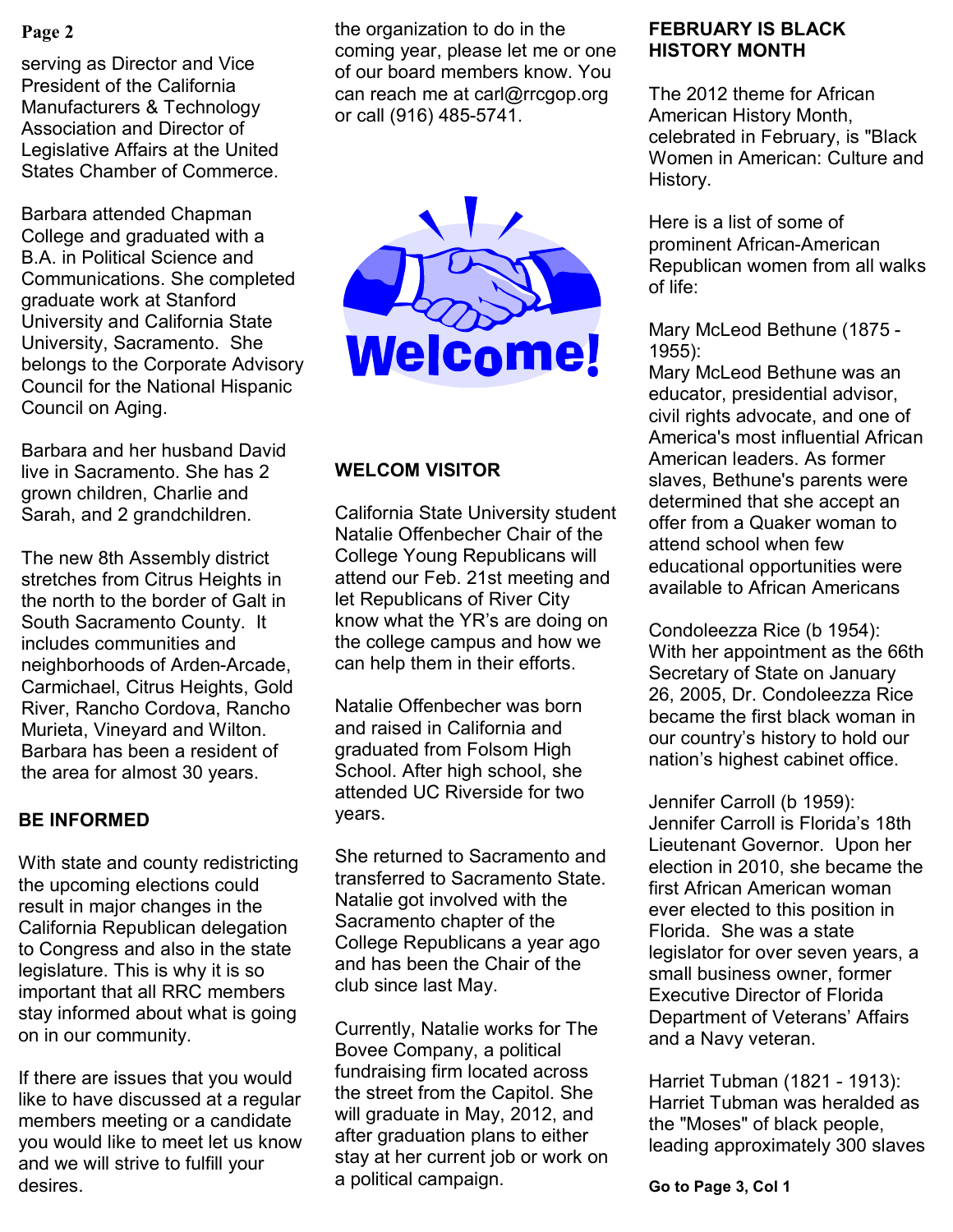#### **Page 3**

to freedom during nineteen trips. Her work became even more dangerous with the passage of the Fugitive Slave Law and the offer of awards by slave owners for her capture. She learned about the Underground Railroad which was a secret network of abolitionists, freed blacks, sympathetic whites and Quakers who helped runaway slaves. Tubman became the most influential of the black conductors. After the outbreak of the Civil War, she served with distinction as a soldier, spy, and a nurse, spending time at Fort Monroe, where Jefferson Davis was later imprisoned.

Sojourner Truth (1797 - 1883) Sojourner Truth was born as a slave in Hurley, New York and became a nationally known speaker on human rights for slaves and women. At the time of her birth, New York and New Jersey were the only northern states that still permitted slavery. After gaining her freedom, she took the name Sojourner Truth to signify her role as a traveler telling the truth about slavery. She set out on June 1, 1843, walking for miles and gaining fame. Truth's popularity was enhanced by her biography The Narrative of Sojourner Truth: A Northern Slave written by the abolitionist Olive Gilbert, with a

preface written by William Lloyd Garrison. She was the first prominent African American woman to become directly involved with the white women's suffrage movement. She gave her famous speech, "Ain't I a Woman?" in the 1851 Convention on Women's Rights in Akron, Ohio in response to a clergyman's remarks ridiculing women as too weak and helpless to entrust with the vote. In 1864, she was invited to the White House, where President Abraham Lincoln personally received her. Later she served as a counselor for the National Freedman's Relief Association, retiring in 1875 to Battle Creek, Michigan.

Ida B. Wells (1862 - 1931) Ida B. Wells was a journalist, advocate for civil rights and an anti-lynching crusader. She was born in Springfield, Mississippi and helped to found the National Association of Colored Women in 1896 and the Negro Fellowship League. She worked with the white Republicans who started the National Association for the Advancement for Colored People on February 12, 1909.

Mary Terrell (1863 - 1954) Mary Terrell was a civil rights pioneer and lifelong political activist who fought for equal rights for African American women. Terrell was born in Memphis, Tennessee in 1863. Both her

parents were former slaves, but her father became very successful in real estate, making it possible for her to have a privileged childhood. In 1884 she graduated from Oberlin College and in 1886 began teaching in Washington's M Street High School (later known as Dunbar High School). She her husband, Robert Terrell, Washington's first black judge, were the second black family to move into LeDroit Park in 1894.



### **Republicans of River City Board of Directors:**

Carl Burton, President Fred Hildebrand, Director Betty Axup, 1st Vice President Patty Hildebrand, Director Al Rogel, 2nd Vice President Lynn MacLean, Director Colleen Fitzpatrick, Secretary TBA, Membership Secretary Paul Green, Past President TBA, Treasurer Chris Angle, Director Richard Eigenheer, Director



Volume 2012, Issue 2 P. O. Box 1776 Carmichael, CA 95609-1776

Editor: Carl Burton Telephone 359-5741